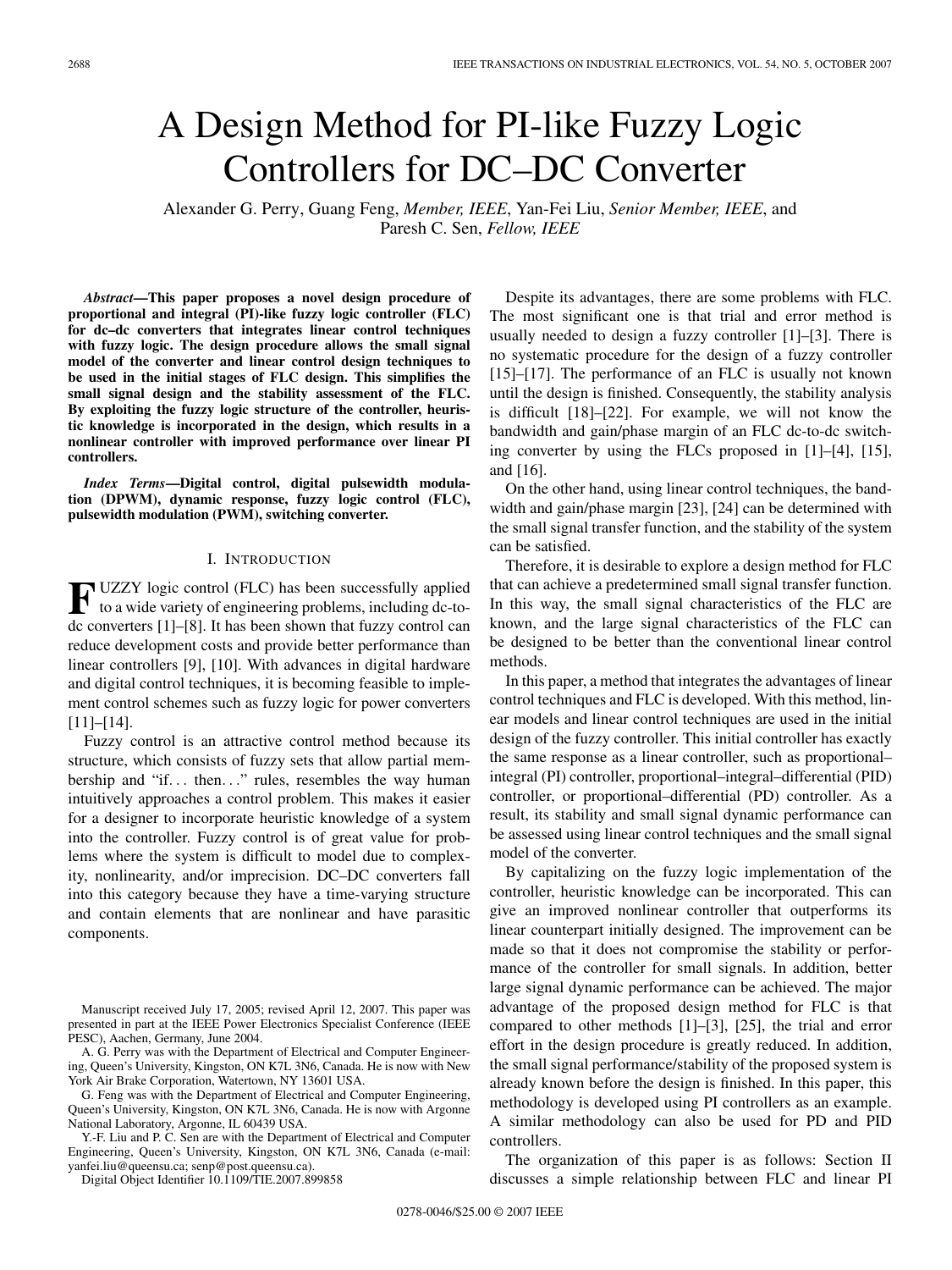

Fig. 1. Block diagram of FLC.



Fig. 2. Digital implementation of a PI-like FLC.

control. Section III uses this relationship to develop a design procedure for FLCs that combines the benefits of linear control techniques and FLC. Section IV will give a design example using this procedure, and simulation/experimental results are given. Conclusions are summarized in Section V.

## II. RELATIONSHIP BETWEEN PI-LIKE FLC AND LINEAR PI CONTROLLER

This section discusses the relationship between a PI-like FLC and a digital linear PI controller. The analysis shows that the FLC can be designed to have exactly the same performance as a digital PI controller.

The block diagram for an FLC is given in Fig. 1.

In this paper, a PI-like FLC is used as an example. The inputs of the FLC are the error and the change of error. The output is the incremental change of the control signal. Usually, an FLC is implemented using digital hardware such as a digital signal processor or field-programmable gate arrays [1]. The block diagram for a digital implementation of a PI-like FLC is given in Fig. 2.

The error signal e is sampled with a sample period  $T_s$ . The change of error  $\Delta e$  is computed as

$$
\Delta e(k) = e(k) - e(k-1) \tag{1}
$$

where k is the sample number, and  $z^{-1}$  represents the unit time delay. The error  $e(k)$  and the change of error  $\Delta e(k)$  are fed into the FLC shown in Fig. 2. The output of the FLC is an incremental change of the control signal  $\Delta u(k)$ . Using a digital approximation for integration, the control signal  $u(k)$ is obtained as

$$
u(k) = \Delta u(k) + u(k-1). \tag{2}
$$

A zero-order hold is assumed between samples to obtain the continuous control output  $u(t)$ .



Fig. 3. Block diagram representation of (8).

This controller will now be compared to a digital PI controller to obtain a relationship between controllers. The transfer function for a continuous PI controller  $C(s)$  with parameters a and  $G$  is given by

$$
C(s) = \frac{U(s)}{E(s)} = G \frac{a \cdot s + 1}{s}.
$$
 (3)

Various methods exist for finding the discrete equivalent of a continuous controller [11]. It should be noted that there is no exact digital equivalent for a continuous controller because a continuous controller has access to the complete time history of the error signal while a digital controller has access only to samples of this signal [26].

The bilinear transformation

$$
s = \frac{2}{T_s} \left( \frac{1 - z^{-1}}{1 + z^{-1}} \right)
$$
 (4)

is one method to find a discrete equivalent of a continuous controller.

Applying the bilinear transformation, a discrete equivalent  $C(z)$  for  $C(s)$  will be derived as

$$
C(z) = \frac{U(z)}{E(z)} = \frac{m \cdot z + n}{z - 1}
$$
 (5)

where the parameters  $m$  and  $n$  are given by

$$
m = G\left(a + \frac{T_s}{2}\right) \tag{6}
$$

$$
n = G\left(\frac{T_s}{2} - a\right). \tag{7}
$$

The transfer function of (2) can be expressed as a difference equation

$$
u(k) = (m+n)e(k) - n(e(k) - e(k-1)) + u(k-1). \quad (8)
$$

A block diagram representation of this difference equation is illustrated in Fig. 3. The difference between Figs. 2 and 3 is that the dashed box in Fig. 3 is replaced by a two-input singleoutput FLC in Fig. 2. It is noted that this dashed box in Fig. 3 has the relationship

$$
\Delta u(k) = (m+n)e(k) - n \cdot \Delta e(k). \tag{9}
$$

Considering a fuzzy controller with the following constraints, the input membership functions are triangular except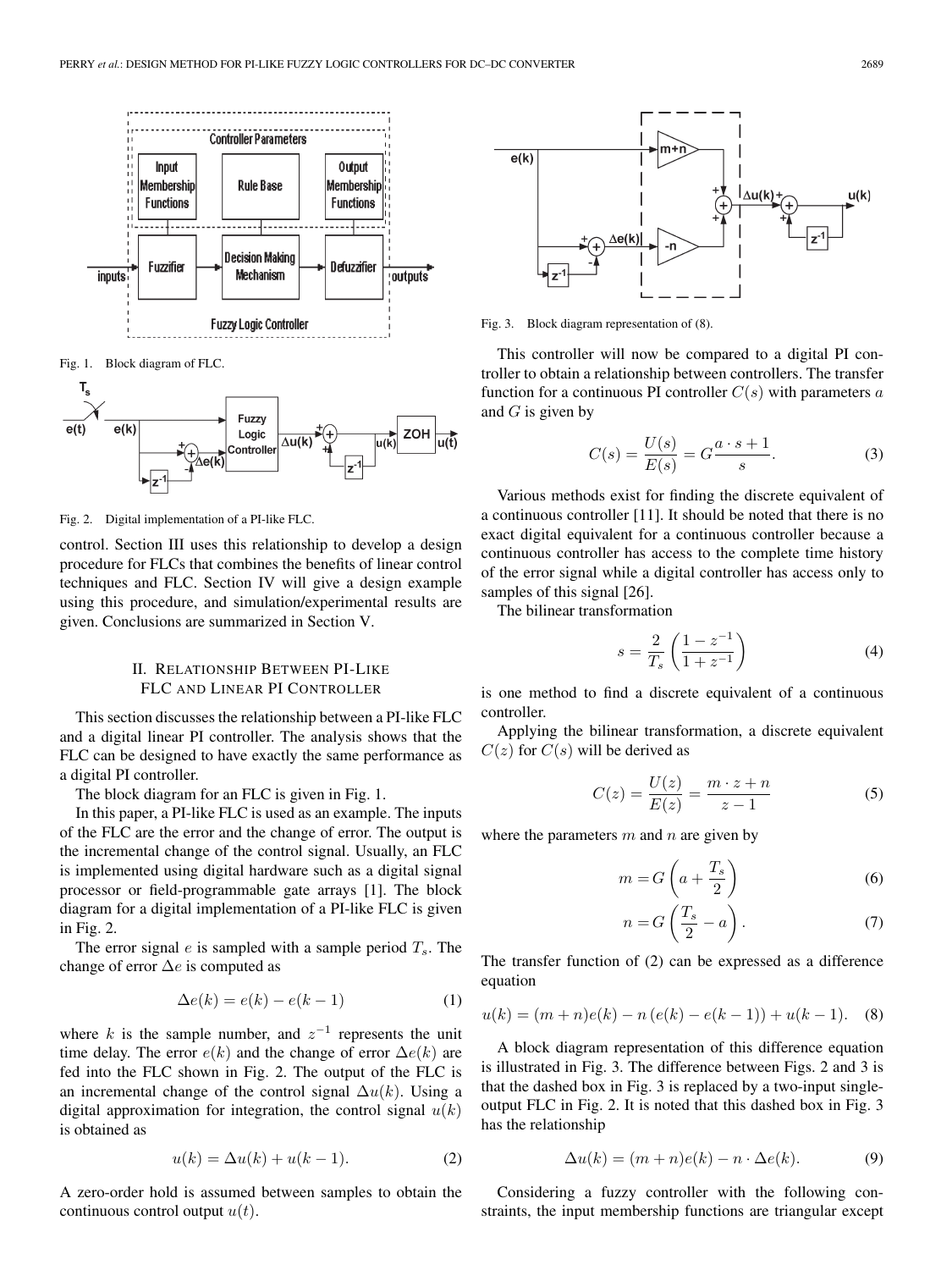

Fig. 4. Input membership functions of FLC.

for the leftmost and rightmost membership functions, as shown in Fig. 4.

The variable  $x$  in this figure is a generic variable; in the case of the PI-like FLC given in Fig. 2,  $x$  could represent the error e or the change in error  $\Delta e$ . The membership functions are not necessarily evenly distributed, as illustrated in Fig. 4, and are arranged so that at most two have nonzero membership (are active) for any value of the input. Furthermore, the sum of the membership for all active fuzzy sets is exactly one.

With this description of the membership functions, if  $x_1$  <  $x < x_n$ , membership can be calculated as

$$
\mu_{Ak+1}(x) = \frac{x - x_k}{x_{k+1} - x_k} \tag{10}
$$

$$
\mu_{Ak}(x) = 1 - \frac{x - x_k}{x_{k+1} - x_k} = 1 - \mu_{Ak+1}(x) \tag{11}
$$

where  $\mu_{Ak}$  is the membership of x to  $A_k$ ,  $\mu_{Ak+1}$  is the membership of x to  $A_{k+1}$ ,  $x_k$  is the point where x has full membership to  $A_k$ , and  $x_{k+1}$  is the point where x has full membership to  $A_{k+1}$ . There are two exceptions where (10) and (11) cannot be used to calculate membership. If  $x < x_1$ , then  $\mu_{A1}(x)=1$ , and membership is zero for all the other fuzzy sets. If  $x > x_n$ , then  $\mu_{An}(x) = 1$ , and membership is zero for all the other fuzzy sets.

The proposed fuzzy controller is defined to be a Sugenotype FLC. This means that the output membership functions are singletons (crisp values). This fuzzy controller has rules of the form "If e is  $A_k$ , and  $\Delta e$  is  $B_k$ , then  $\Delta u = \Delta u_{AkBk}$ ," where  $A_k$  and  $B_k$  are fuzzy sets on the error and change of error inputs, respectively. The "and" operation in the rule antecedent is performed by multiplication. Active rules are combined by the "or" operation, which is accomplished by addition. For example,  $(e, \Delta e)$  is the input to the controller, where e belongs to  $A_k$  and  $A_{k+1}$ , and  $\Delta e$  belongs to  $B_k$  and  $B_{k+1}$ . Because for each input at most two fuzzy sets have nonzero membership, at most four rules are activated. These rules are as follows:

- 1) If e is  $A_k$ , and  $\Delta e$  is  $B_k$ , then  $\Delta u = \Delta u_{AkBk}$ .
- 2) If e is  $A_{k+1}$ , and  $\Delta e$  is  $B_k$ , then  $\Delta u = \Delta u_{Ak+1Bk}$ .
- 3) If e is  $A_k$ , and  $\Delta e$  is  $B_{k+1}$ , then  $\Delta u = \Delta u_{AkBk+1}$ .
- 4) If e is  $A_{k+1}$ , and  $\Delta e$  is  $B_{k+1}$ , then  $\Delta u = \Delta u_{Ak+1Bk+1}$ .

The output of this FLC is the weighted sum of all the activated rules and is given by

$$
\Delta u = (\mu_{Ak} \cdot \mu_{Bk}) \cdot \Delta u_{AkBk} + (\mu_{Ak+1} \cdot \mu_{Bk}) \cdot \Delta u_{Ak+1Bk}
$$

$$
+ (\mu_{Ak} \cdot \mu_{Bk+1}) \cdot \Delta u_{AkBk+1}
$$

$$
+ (\mu_{Ak+1} \cdot \mu_{Bk+1}) \cdot \Delta u_{Ak+1Bk+1}.
$$
(12)



Fig. 5. Points in 3-D space.

In the case of a two-input single-output fuzzy controller, the input–output relationship of the controller can be visualized as a control surface in 3-D. These constraints result in an FLC with two properties.

*Property 1:* Each rule gives the controller output when the inputs to the controller have full membership to the fuzzy sets in the antecedent of that rule. The controller output in this case is equal to the consequent of the rule. If the input–output relationship of the controller is visualized as a control surface, this means that each rule will define a specific point on the control surface.

*Property 2:* If the consequent of each of the four active rules lies in a plane on the control surface, then all points calculated by the controller using these rules will lie in that same plane.

*Proof of Property 1:* Consider the rule "If  $e$  is  $A_k$ , and  $\Delta e$ is  $B_k$ , then  $\Delta u = \Delta u_{AkBk}$ ." At  $e = e_k$ , e has full membership to  $A_k$ , and at  $\Delta e = \Delta e_k$ ,  $\Delta e$  has full membership to  $B_k$ . It can be seen from (12) that if the input is  $(e_k, \Delta e_k)$ , then  $\mu_{Ak} = 1$ ,  $\mu_{Bk} = 1$ , and  $\mu = 0$  for all the other fuzzy sets. Then, the output is just  $\Delta u = \Delta u_{AkBk}$ , because all the other terms in (12) are zero. In terms of a control surface, this means that the point ( $e_k$ ,  $\Delta e_k$ ,  $\Delta u = \Delta u_{AkBk}$ ) is a point on the surface. This is also true for all the other rules. This property arises from the restrictions placed on the membership functions that implied that when membership is equal to 1 for one fuzzy set, it is zero for all the others.

*Proof of Property 2:* Consider a plane defined by three points in 3-D space defined by the variables e,  $\Delta e$ , and  $\Delta u$ . The points are called  $M(e_1, \Delta e_1, \Delta u_1)$ ,  $N(e_2, \Delta e_1, \Delta u_2)$ , and  $P(e_1, \Delta e_2, \Delta u_3)$ .

As illustrated in Fig. 5, using linear algebra, this plane can be described by

$$
\Delta u = \Delta u_1 + \frac{e - e_1}{e_2 - e_1} (\Delta u_2 - \Delta u_1)
$$

$$
+ \frac{\Delta e - \Delta e_1}{\Delta e_2 - \Delta e_1} (\Delta u_3 - \Delta u_1). \quad (13)
$$

We now try to find a fourth point  $Q$ , which also lies in the plane described by (13). It is assumed that Q lies at  $e = e_2$ and  $\Delta e = \Delta e_2$ , and has a  $\Delta u$  coordinate  $\Delta u_4$ . To make Q lie in the plane, by using (13), we can find that  $\Delta u_4 = \Delta u_2 + \Delta u_4$  $\Delta u_3 - \Delta u_1$ .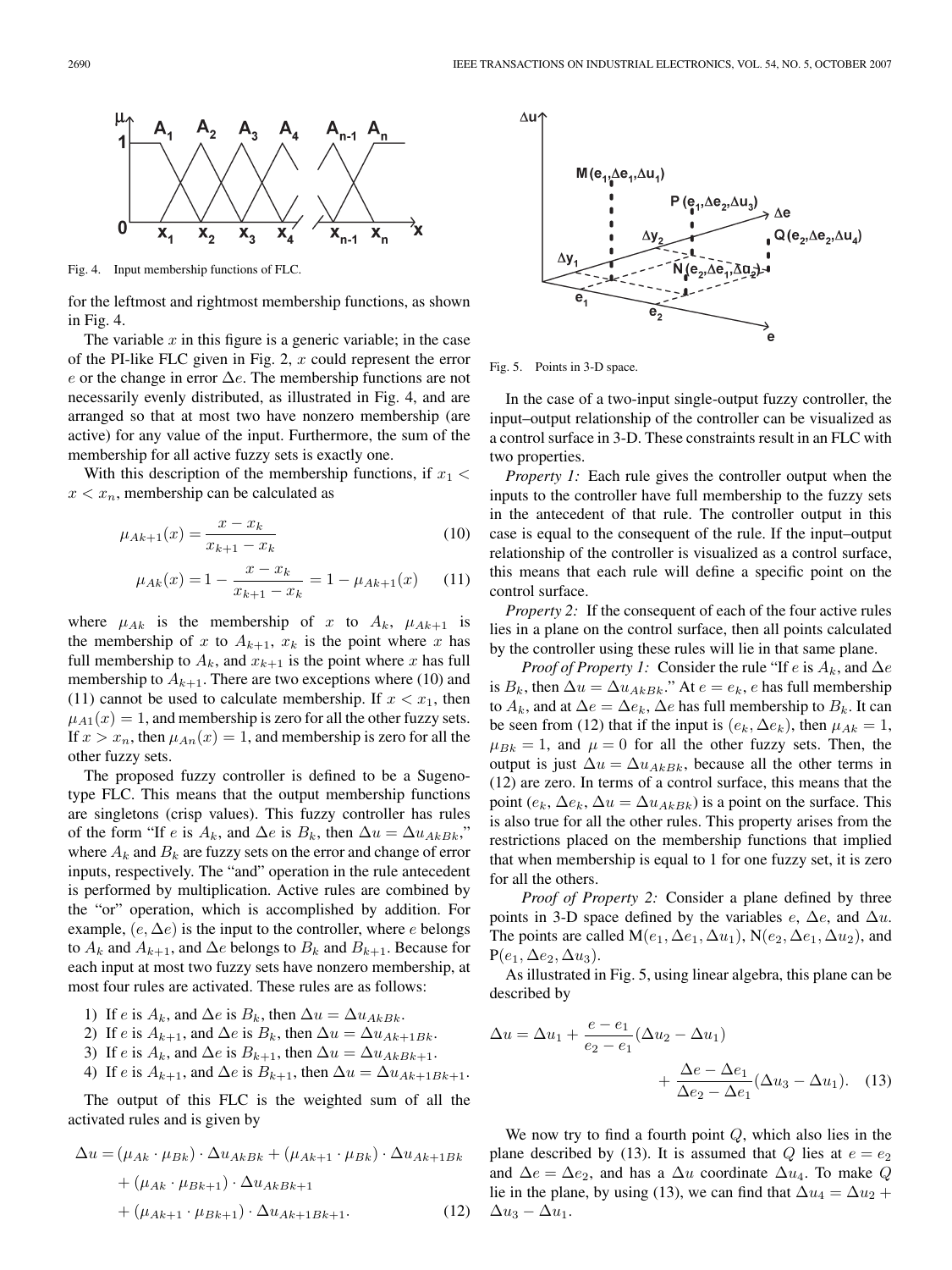Now, we consider an FLC with the constraints on its membership functions and inference mechanism as described above. The output of this FLC can be calculated by (10)–(12). Assuming for each input  $x, x_1 < x < x_n$ , so that (10) and (11) can be used. Without loss of generality, we can assume that  $e_1 < e <$ e<sub>2</sub> and  $\Delta e_1 < \Delta e < \Delta e_2$ . In terms of notation in (10)–(12), this means that  $e_k = e_1, e_{k+1} = e_2, \Delta e_k = \Delta e_1, \Delta e_{k+1} =$  $\Delta e_2$ ,  $A_k = A_1$ ,  $A_{k+1} = A_2$ ,  $B_k = B_1$ , and  $B_{k+1} = B_2$ . Substituting this notation and (11) into (12), we can get

$$
\Delta u = \Delta u_{A1B1} + \mu_{A2}(-\Delta u_{A1B1} + \Delta u_{A2B1})
$$
  
+  $\mu_{B2}(-\Delta u_{A1B1} + \Delta u_{A1B2}) + \mu_{A2}\mu_{B2}$   
 $\times (\Delta u_{A1B1} - \Delta u_{A2B1} - \Delta u_{A1B2} + \Delta u_{A2B2}).$  (14)

From (10), we obtain

$$
\mu_{A2} = \frac{x - x_1}{x_2 - x_1} \tag{15}
$$

$$
\mu_{B2} = \frac{y - y_1}{y_2 - y_1}.\tag{16}
$$

Assuming the points  $M$ ,  $N$ ,  $P$ , and  $Q$  are defined by the active rules (this is possible according to Property 1), in this case,  $\Delta u_{A1B1} = \Delta u_1$ ,  $\Delta u_{A2B1} = \Delta u_2$ ,  $\Delta u_{A1B2} = \Delta u_3$ , and  $\Delta u_{A2B2} = \Delta u_4$ . Substituting these values into (14), we can get

$$
\Delta u = \Delta u_1 + \frac{e - e_1}{e_2 - e_1} (-\Delta u_1 + \Delta u_2)
$$
  
+ 
$$
\frac{\Delta e - \Delta e_1}{\Delta e_2 - \Delta e_1} (-\Delta u_1 + \Delta u_3) + \frac{e - e_1}{e_2 - e_1} \cdot \frac{\Delta e - \Delta e_1}{\Delta e_2 - \Delta e_1}
$$
  
× 
$$
(\Delta u_1 - \Delta u_2 - \Delta u_3 + [\Delta u_2 + \Delta u_3 - \Delta u_1]).
$$
 (17)

Since the last term of (17) is zero, it is simplified to

$$
\Delta u = \Delta u_1 + \frac{e - e_1}{e_2 - e_1} (\Delta u_2 - \Delta u_1)
$$

$$
+ \frac{\Delta e - \Delta e_1}{\Delta e_2 - \Delta e_1} (\Delta u_3 - \Delta u_1). \quad (18)
$$

As can be observed, (18) represents a plane. The input– output relationship of the linear PI controller [shown in (9)] also represents a plane. Equation (18) is exactly the same as (13) for the plane. This means that if the consequent of each of the four active rules lies in a plane on the control surface, then all points calculated by the controller using these rules will lie in that plane.

It is noted that the dashed box in the block diagram of Fig. 3 describes a plane because (9) has the form of the equation for a plane. Therefore, from Property 1, we can assign the rules of the fuzzy controller to have points that lie in the same plane as (9). This can be achieved by the following method: for the rule "If e is  $A_k$ , and  $\Delta e$  is  $B_k$ , then  $\Delta u = \Delta u_{AkBk}$ ," the value for  $\Delta u_{AkBk}$  is initialized as  $\Delta u_{AkBk} = e_k(m+n) + \Delta e_k(-n)$ .

This observation shows that an FLC can be made to give the same control output as described by (9), which is the digital PI controller of (5). Therefore, an FLC can designed to match the small signal characteristics of a digital PI controller. The significance of the proposed design method is that linear control techniques and the small signal model can be used to design an FLC. This avoids the use of trial and error, and gives FLC with predictable small signal stability and performance. In addition, this illustrated that the FLC has at least the same performance as a linear PI controller.

#### III. DESIGN METHODOLOGY

A flowchart of the design procedure is shown in Fig. 6. This procedure consists of three basic steps. In the first step, a conventional linear digital controller is designed. The second step transfers this controller to a fuzzy logic implementation. In the third step, this fuzzy logic implementation is exploited to incorporate heuristic knowledge resulting in a controller with improved performance.

Step 1 of Fig. 6 shows two possibilities for designing a digital controller. These two techniques include direct digital design and design by emulation. As many designers are accustomed to designing controllers in the continuous time domain, the design by emulation technique is adopted in this paper. In the case of design by emulation, the gain and zero of a continuous PI controller of (3) are chosen to provide the desired response. The bilinear transformation (4) is then used to find a digital equivalent, which results in the digital compensator of (5). Considering frequency response, this digital compensator approximates its continuous counterpart very well for frequencies below 1/10th of the sampling frequency [11].

Once a digital controller has been designed, it can be transferred to the fuzzy controller, as described in Section II. This is Step 2 of the design procedure. The first property of FLC is used. In order to meet the requirement of Property 2,  $x_1 < x < x_n$ , which means that the values of  $x_1$  and  $x_n$  should be wide enough so that Property 2 will hold over the range of inputs expected by the controller. The number and distribution of the membership functions are chosen based on experience. More membership functions give more controller parameters and thus more freedom to shape the control surface. Putting membership functions closer together means that there are more parameters to describe that region of control surface and therefore more freedom to shape that region.

In Step 3, heuristic knowledge of the system and trial and error are used to improve the performance of the controller. For example, for the buck converter, the following heuristic knowledge rules can be used.

- 1) If the error is far from zero, the change in duty cycle should be large.
- 2) If the error is near zero, then the change in duty cycle should be small.
- 3) If the error is near zero, but the change in error is large, the duty cycle should be changed to prevent overshoot.
- 4) If the change in error is in the direction such that the output is approaching zero error, but the error is not close to zero, then the change in duty cycle need not be as large as if the change in error were in the opposite direction.

This knowledge can be included by altering the input membership functions or the consequence of the rules (output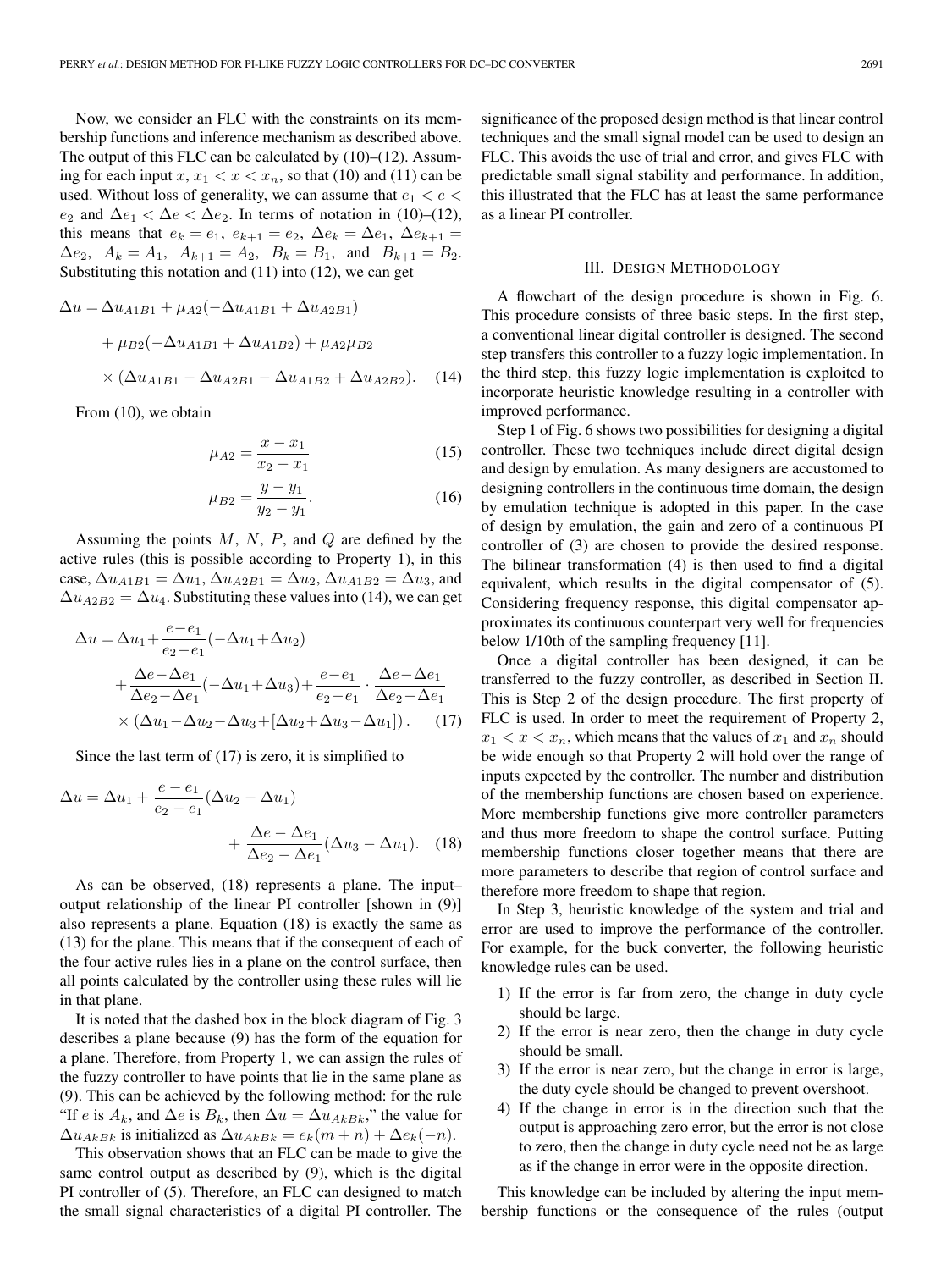

Fig. 6. Design procedure.

singletons). If the membership functions and rules are unaltered in a small region on the control surface near the zero error and zero change in error point, then the input–output relationship of the controller will remain unchanged in this region. This means the performance of the controller for inputs constrained in this region will be the same as for the initial controller and can be predicted using the small signal models and linear control techniques.

#### IV. SIMULATION AND EXPERIMENTAL RESULTS

The above design procedure can be applied to a buck converter. The parameters of this converter are  $V_{in} = 5$  V,  $V_o = 2.5$  V,  $L = 1$   $\mu$ H,  $C = 220$   $\mu$ F, RL (the resistance of inductor) = 2 m $\Omega$ , and ESR (equivalent series resis-



Fig. 7. PI-like FLC.

TABLE I VALUES OF  $e_1$  THROUGH  $e_9$ 

| e <sub>1</sub> |  |  | $e_5$ $e_6$                                                                | e <sub>7</sub> | $e_8$ |  |
|----------------|--|--|----------------------------------------------------------------------------|----------------|-------|--|
| $-6$           |  |  | $\vert$ -1 $\vert$ -0.1 $\vert$ -0.016 $\vert$ 0 $\vert$ 0.016 $\vert$ 0.1 |                |       |  |

TABLE II VALUES OF  $\Delta e_1$  THROUGH  $\Delta e_9$ 

|  | $\left[\begin{array}{c c c c} \Delta e_1 & \Delta e_2 & \Delta e_3 & \Delta e_4 & \Delta e_5 & \Delta e_6 & \Delta e_7 & \Delta e_8 & \Delta e_9 \end{array}\right]$ |  |  |  |
|--|----------------------------------------------------------------------------------------------------------------------------------------------------------------------|--|--|--|
|  | $-6$ -1 -0.1 -0.016 0 0.016 0.1 1 6                                                                                                                                  |  |  |  |

tance) = 1 m $\Omega$ . The switching frequency is 400 kHz. A 10-bit ADC is used in the experiment.

A continuous PI controller with a transfer function shown in the following equation is designed to achieve  $50°$  phase margin and 13-kHz crossover frequency for the open-loop buck converter system with PI controller:

$$
C(s) = \frac{2000(1 + 0.0001 \cdot s)}{s}.
$$
 (19)

Block diagrams of the digital PI-like fuzzy controllers are given in Fig. 7. The saturation blocks limit the duty cycle between 5% and 95%.

For the error input e, nine membership functions were designated  $A_1$  through  $A_9$ . For the change of error input  $\Delta e$ , nine input membership functions were designated  $B_1$ through  $B_9$ . Note that  $e_i$  is the point where  $\mu_{Ai} = 1$ , and  $\Delta e_i$  is the point where  $\mu_{Bi} = 1$ . Using the procedure provided in Fig. 6, in order to realize the small signal transfer function of (19), the values of  $e_1$  through  $e_9$  and  $\Delta e_1$ through  $\Delta e_9$  are given in Tables I and II, respectively. The rule table for the fuzzy controller in this paper is given in Table III.

The membership functions are illustrated in Figs. 8 and 9. Each entry gives the change of duty cycle  $\Delta u$  when membership is full to both the corresponding fuzzy sets in the rule antecedent. For instance, the entry in row 2, column 4 of Table III gives the normalized change of duty cycle if membership is full to the membership function  $A_2$  on the error input and the membership function  $B_4$  on the change of error input.

The rules were initialized as discussed in Section III. For example, for the rule "If e is  $A_2$ , and  $\Delta e$  is  $B_4$ , then  $\Delta u =$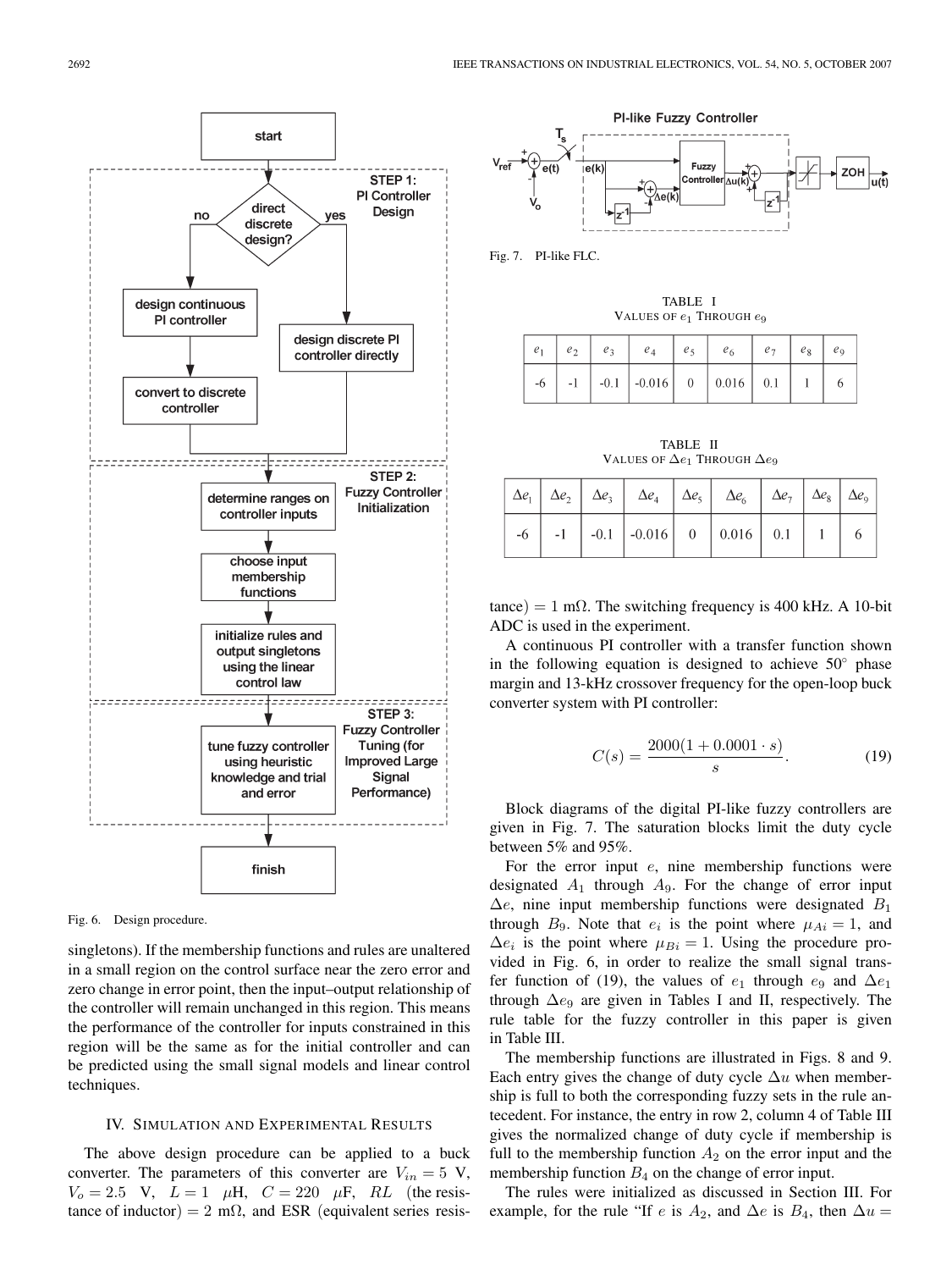|       |                | Change in Error |                |           |           |           |                |           |        |        |
|-------|----------------|-----------------|----------------|-----------|-----------|-----------|----------------|-----------|--------|--------|
|       |                | $B_1$           | B <sub>2</sub> | $B_3$     | $B_4$     | $B_5$     | B <sub>6</sub> | $B_7$     | $B_8$  | $B_9$  |
|       | A <sub>1</sub> | $-1.215$        | $-0.2275$      | $-0.0498$ | $-0.0331$ | $-0.0300$ | $-0.0269$      | $-0.0103$ | 0.1675 | 1.1550 |
|       | A <sub>2</sub> | $-1.190$        | $-0.2025$      | $-0.0248$ | $-0.0081$ | $-0.0050$ | $-0.0019$      | 0.0147    | 0.1925 | 1.1800 |
|       | $A_3$          | $-1.185$        | $-0.1980$      | $-0.0203$ | $-0.0036$ | $-0.0005$ | 0.0026         | 0.0193    | 0.1970 | 1.1845 |
|       | $A_4$          | $-1.185$        | $-0.1976$      | $-0.0198$ | $-0.0032$ | $-0.0001$ | 0.0030         | 0.0197    | 0.1974 | 1.1849 |
| Error | $A_5$          | $-1.185$        | $-0.1975$      | $-0.0198$ | $-0.0031$ | $\theta$  | 0.0031         | 0.0198    | 0.1975 | 1.1850 |
|       | A <sub>6</sub> | $-1.185$        | $-0.1974$      | $-0.0197$ | $-0.0030$ | 0.0001    | 0.0032         | 0.0198    | 0.1976 | 1.1851 |
|       | $A_7$          | $-1.185$        | $-0.1970$      | $-0.0193$ | $-0.0026$ | 0.0005    | 0.0036         | 0.0203    | 0.1980 | 1.1855 |
|       | $A_8$          | $-1.180$        | $-0.1925$      | $-0.0147$ | 0.0019    | 0.0050    | 0.0081         | 0.0248    | 0.2025 | 1.1900 |
|       | A <sub>9</sub> | $-1.155$        | $-0.1675$      | 0.0103    | 0.0269    | 0.0300    | 0.0331         | 0.0498    | 0.2275 | 1.2150 |

TABLE III RULE TABLE FOR FUZZY CONTROLLER GIVING CHANGE IN DUTY CYCLE



Fig. 8. Membership functions for the error.



Fig. 9. Membership functions for the change of error.

 $u_{A2B4}$ ," the value for  $u_{A2B4}$  is initialized to

$$
u_{A2B4} = e_2(m+n) + \Delta e_4(-n)
$$
  
= -1 (0.2025 + (-0.1975))  
+ (-0.016) \* (-(-0.1975))  
= -0.00816

where m and n can be obtained from  $(5)-(7)$ .

It is expected that the FLC described in Tables I–III will provide the same small signal transfer function as shown in (19).

In order to further improve the large signal dynamic performance of the closed-loop system, the above fuzzy logic rules can be modified based on heuristic knowledge base. Rules 1 and 2 in Section III state that the gain should be increased further from the zero error point. This knowledge was included into the design by changing the definitions of the input membership functions shown in Tables I and II. New input membership functions are obtained as shown in Tables IV and V. Comparing Tables I, II, IV, and V, it can be observed that for the small signal region  $-0.016 \le e \le 0.016$  and  $-0.016 \le$ 

TABLE IV VALUES OF  $e_1$  THROUGH  $e_9$  FOR IMPROVED PERFORMANCE

| e <sub>1</sub> | e <sub>3</sub><br>$e_{\gamma}$ |  | $e_4$                                     | e <sub>5</sub> | e <sub>6</sub> | e <sub>7</sub> | $e_{8}$ |  |
|----------------|--------------------------------|--|-------------------------------------------|----------------|----------------|----------------|---------|--|
| $-1$           |                                |  | $-0.3$ $-0.05$ $-0.016$ 0 0.016 0.05 0.03 |                |                |                |         |  |

TABLE V VALUES OF  $\Delta e_1$  THROUGH  $\Delta e_9$  for IMPROVED PERFORMANCE

|  | $\Delta e_1 \left[ \begin{array}{c c c c} \Delta e_2 & \Delta e_3 & \Delta e_4 \end{array} \right] \left[ \begin{array}{c c c} \Delta e_5 & \Delta e_6 & \Delta e_7 \end{array} \right] \left[ \begin{array}{c c c} \Delta e_7 & \Delta e_8 \end{array} \right] \left[ \begin{array}{c c c} \Delta e_9 & \Delta e_9 \end{array} \right]$ |  |  |  |
|--|------------------------------------------------------------------------------------------------------------------------------------------------------------------------------------------------------------------------------------------------------------------------------------------------------------------------------------------|--|--|--|
|  | $-1$ $-0.3$ $-0.05$ $-0.016$ 0 0.016 0.05 0.05 0.3 1                                                                                                                                                                                                                                                                                     |  |  |  |



Fig. 10. Bode plots of loop response under (solid line) FLC and (star line) digital PI controller, x-axis: Hz.

 $\Delta e \leq 0.016$ , the parameters of the FLC are unchanged after Step 3. Therefore, the small signal performance such as phase margin and crossover frequency is kept the same as designed in Step 2.

Comparison of the small signal loop response (power converter plus controller) between the digital PI controller and the proposed FLC was done by computer simulation, as shown in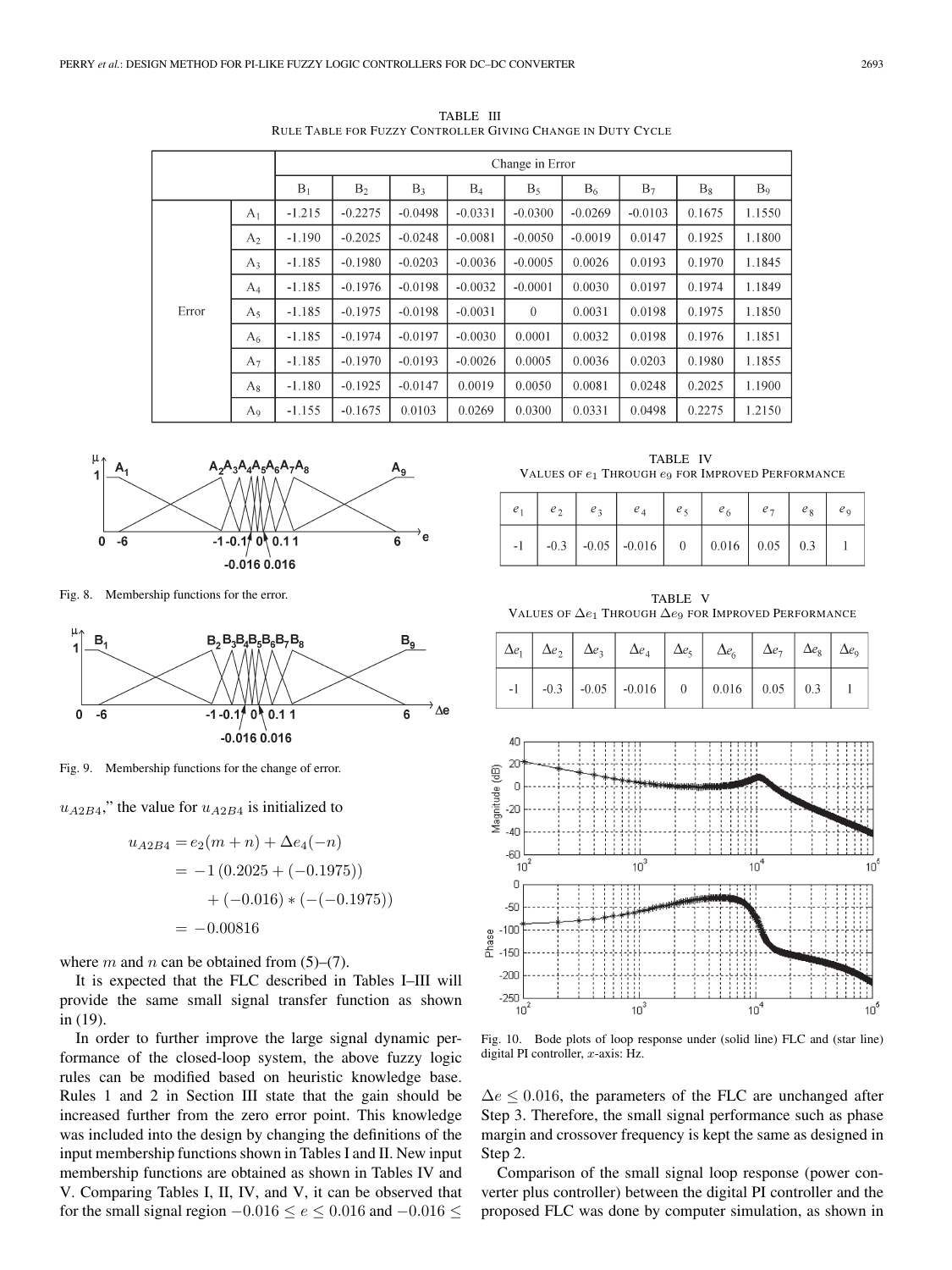

Fig. 11. Experimental results of output voltage response to small step reference change (x-axis: 400  $\mu$ s/div, y-axis: 10 mV/div). (a) Digital PI controller. (b) FLC.

Fig. 10. The bode plot of the loop response using digital FLC and that using digital PI controller matches with each other very well. Their crossover frequency and phase margin are the same. Therefore, it can be concluded that these two controllers have the same small signal frequency response.

Fig. 11 shows the time-domain output voltage response when the reference voltage has a small step change (from 2.5 to 2.516 V). It is shown that the behavior of the fuzzy controller and the original digital PI controller is the same for small signals and can be predicted by the small signal model.

For large signal response, the response of the output voltage is simulated for input voltage change (as shown in Fig. 12), load current change (as shown in Fig. 13), and reference voltage change (as shown in Fig. 14). It is shown in these figures that the improved FLC has better dynamic response than the digital PI controller under large signal changes.

It can be seen from Fig. 12 that, using the digital PI controller, the overshoot due to input voltage change is 430 mV. Using the proposed FLC, the overshoot is reduced to 320 mV, which is 74% of that using the PI controller. FLC also has a short recovery time.



Fig. 12. Simulation results of output voltage response to input voltage change from 5 to 6 V (load current  $= 10$  A). Solid line: FLC, dashed line: digital PI controller. x-axis: 0.5 ms/div, y-axis: 100 mV/div.



Fig. 13. Simulation results of output voltage response to load current change from 5 to 10 A. Solid line: FLC, dashed line: digital PI controller.  $x$ -axis: 0.5 ms/div, y-axis: 50 mV/div.



Fig. 14. Simulation results of output voltage response to reference voltage changes from 2.5 to 3 V (load current  $= 10$  A). Solid line: FLC, dashed line: digital PI controller.  $x$ - axis: 0.5 ms/div,  $y$ -axis: 100 mV/div.

It is shown in Fig. 13 that, using the digital PI controller, the overshoot due to load current change is 210 mV. Using the proposed FLC, the overshoot is reduced to 180 mV, which is 86% of that using the PI controller.

Under the reference voltage step change, the transient time using the digital PI controller is 1.3 ms (shown in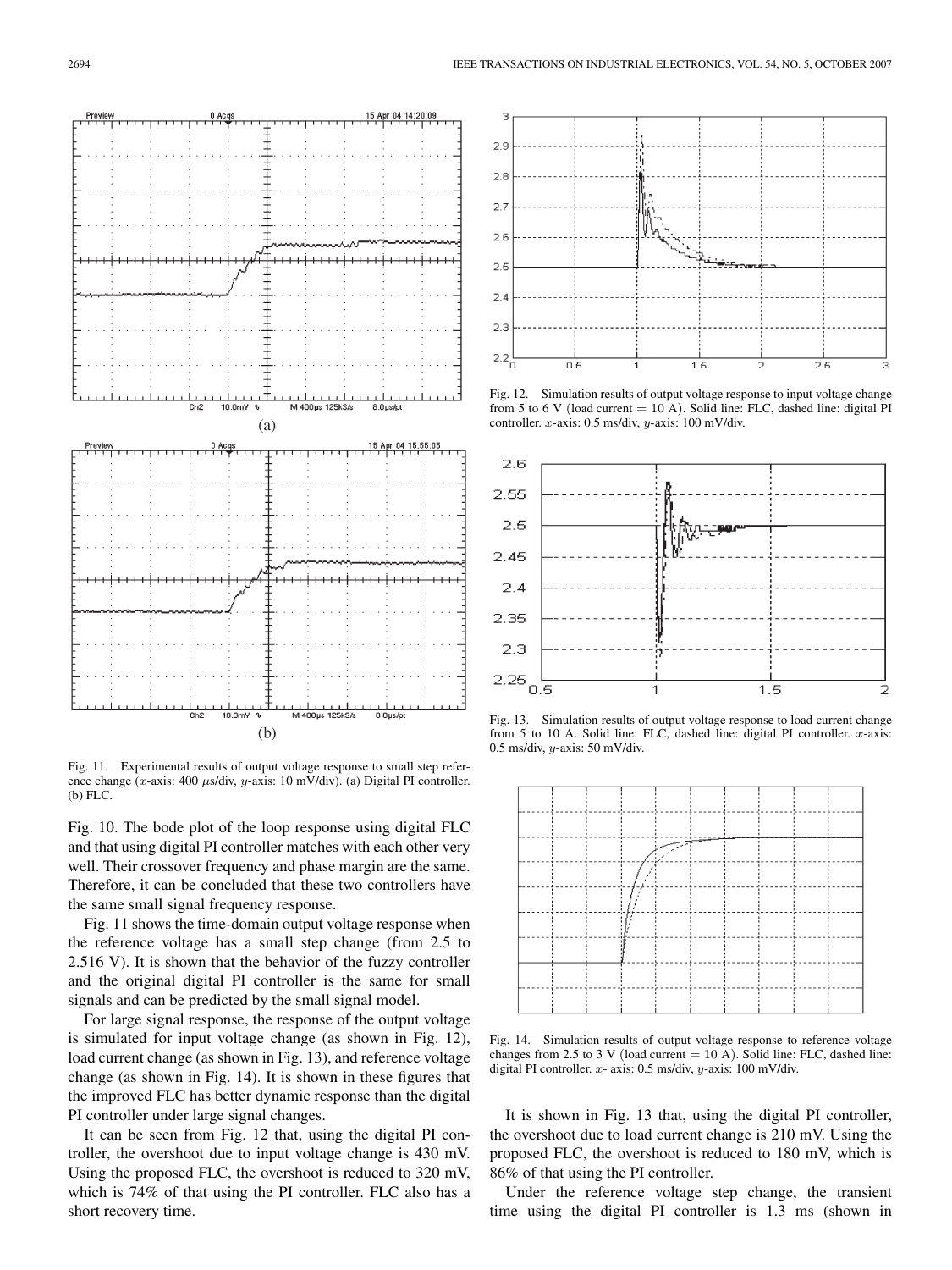

Fig. 15. Experimental results of output voltage response to large step reference change (load current = 10 A) (x-axis: 400  $\mu$ s/div, y-axis: 100 mV/div). (a) Digital PI controller. (b) FLC.

Fig. 14). Using the proposed FLC, the transient time is reduced to 1.1 ms.

Fig. 15 shows the measured output voltage responses for a large step reference voltage change (from 2.5 to 3.0 V). It is observed that under the reference voltage step change, the proposed FLC has faster transient response [Fig. 15(b)] than the original digital PI controller [shown in Fig. 15(a)].

#### V. CONCLUSION

This paper presented a design procedure of FLCs for dc–dc converters. The proposed technique allows the small signal model of the converter and linear control techniques to be applied in the initial stages of fuzzy controller design. This makes assessing the performance and stability of the fuzzy controller easy. It also allows linear design techniques to be exploited. The FLC that was designed using linear techniques serves as a known starting point from which improved performance can be achieved by applying heuristic knowledge to obtain a nonlinear controller. The performance and stability of the improved nonlinear controller can still be assessed using linear control techniques for small signals if the control surface remains linear in the region in which these small signals fall. A design example was presented with simulation and experimental results to illustrate and verify this procedure.

#### **REFERENCES**

- [1] W. C. So, C. K. Tse, and Y. S. Lee, "Development of a fuzzy logic controller for DC–DC converters: Design, computer simulation, and experimental evaluation," *IEEE Trans. Power Electron.*, vol. 11, no. 1, pp. 24–31, Jan. 1996.
- [2] P. Mattavelli, L. Rossetto, G. Spiazzi, and P. Tenti, "General purpose fuzzy controller for DC–DC converters," *IEEE Trans. Power Electron.*, vol. 12, no. 1, pp. 79–86, Jan. 1997.
- [3] Y. Shi and P. C. Sen, "Application of variable structure fuzzy logic controller for DC–DC converters," in *Proc. IECON*, 2001, pp. 2026–2031.
- [4] L. Guo, J. Y. Hung, and R. M. Nelms, "Experimental evaluation of a fuzzy controller using a parallel integrator structure for DC–DC converters," in *Proc. ISIE*, 2005, vol. 2, pp. 707–713.
- [5] R.-J. Wai and K.-H. Su, "Adaptive enhanced fuzzy sliding-mode control for electrical servo drive," *IEEE Trans. Ind. Electron.*, vol. 53, no. 2, pp. 569–580, Apr. 2006.
- [6] M. Cheng, Q. Sun, and E. Zhou, "New self-tuning fuzzy PI control of a novel doubly salient permanent-magnet motor drive," *IEEE Trans. Ind. Electron.*, vol. 53, no. 3, pp. 814–821, Jun. 2006.
- [7] M. N. Uddin and M. A. Rahman, "High-speed control of IPMSM drives using improved fuzzy logic algorithms," *IEEE Trans. Ind. Electron.*, vol. 54, no. 1, pp. 190–199, Feb. 2007.
- [8] F. Betin, A. Sivert, A. Yazidi, and G.-A. Capolino, "Determination of scaling factors for fuzzy logic control using the sliding-mode approach: Application to control of a DC machine drive," *IEEE Trans. Ind. Electron.*, vol. 54, no. 1, pp. 296–309, Feb. 2007.
- [9] A. Gad and M. Farooq, "Application of fuzzy logic in engineering problems," in *Proc. IECON*, 2001, pp. 2044–2049.
- [10] L. Guo, J. Y. Hung, and R. M. Nelms, "Comparative evaluation of linear PID and fuzzy control for a boost converter," in *Proc. IECON*, 2005, pp. 555–560.
- [11] Y. Duan and H. Jin, "Digital controller design for switch mode power converters," in *Proc. APEC Conf.*, 1999, vol. 2, pp. 967–973.
- [12] R. Kayalvizhi, S. P. Natarajan, V. Kavitharajan, and R. Vijayarajeswaran, "TMS320F2407 DSP based fuzzy logic controller for negative output Luo Re-Lift converter: Design, simulation and experimental evaluation," in *Proc. Int. Conf. PEDS*, 2005, vol. 2, pp. 1228–1233.
- [13] Z. Z. Ye and M. M. Jovanovic, "Implementation and performance evaluation of DSP-based control for constant-frequency discontinuousconduction-mode boost PFC front end," *IEEE Trans. Ind. Electron.*, vol. 52, no. 1, pp. 98–107, Feb. 2005.
- [14] B. Sun and Z. Gao, "A DSP-based active disturbance rejection control design for a 1-kW H-bridge DC–DC power converter," *IEEE Trans. Ind. Electron.*, vol. 52, no. 5, pp. 1271–1277, Oct. 2005.
- [15] A. Ofoli and A. Rubaai, "Real-time implementation of a fuzzy logic controller for switch-mode power-stage DC–DC converters," *IEEE Trans. Ind. Appl.*, vol. 42, no. 6, pp. 1367–1374, Nov./Dec. 2006.
- [16] S. Arulselvi, G. Uma, L. H. Chandiran, and V. Saminath, "Design and implementation of simple fuzzy logic controller (SFLC) for the voltage control of resonant converter," in *Proc. APEC*, 2005, vol. 3, pp. 1508–1514.
- [17] R.-J. Wai, "Fuzzy sliding-mode control using adaptive tuning technique," *IEEE Trans. Ind. Electron.*, vol. 54, no. 1, pp. 586–594, Feb. 2007.
- [18] K. M. Passino and S. Yurkovich, *Fuzzy Control*. CA: Addison-Wesley Longman, 1998.
- [19] D. Driankov and H. Hellendoorn, *An Introduction to Fuzzy Control*, 2nd ed. New York: Springer-Verlag, 1996.
- [20] M. Patyra and D. Lynck, *Fuzzy Logic Implementation and Applications*. New York: Wiley Teubner, 1996.
- [21] H. Li and M. Gupta, *Fuzzy Logic and Intelligent Systems*. Boston, MA: Kluwer, 1995.
- [22] J. Jantzen, "Tuning of fuzzy PID controllers," Dept. Autom., Tech. Univ. Denmark, Lyngby, Denmark, Tech. Rep. 98-H 871, Sep. 1998.
- [23] R. D. Middlebrook, "Small signal modeling of pulse-width modulated switched-mode power converters," *Proc. IEEE*, vol. 76, no. 4, pp. 343– 354, Apr. 1988.
- [24] R. W. Erickson, *Fundamentals of Power Electronics*, 2nd ed. Norwell, MA: Kluwer, 2001.
- [25] D. He and R. M. Nelms, "Fuzzy logic average current-mode control for DC–DC converters using an inexpensive 8-bit microcontroller," *IEEE Trans. Ind. Appl.*, vol. 41, no. 6, pp. 1531–1538, Nov./Dec. 2005.
- [26] G. Franklin, J. Powell, and A. Emami-Naeini, *Feedback Control of Dynamic Systems*, 3rd ed. Reading, MA: Addison-Wesley, 1995.